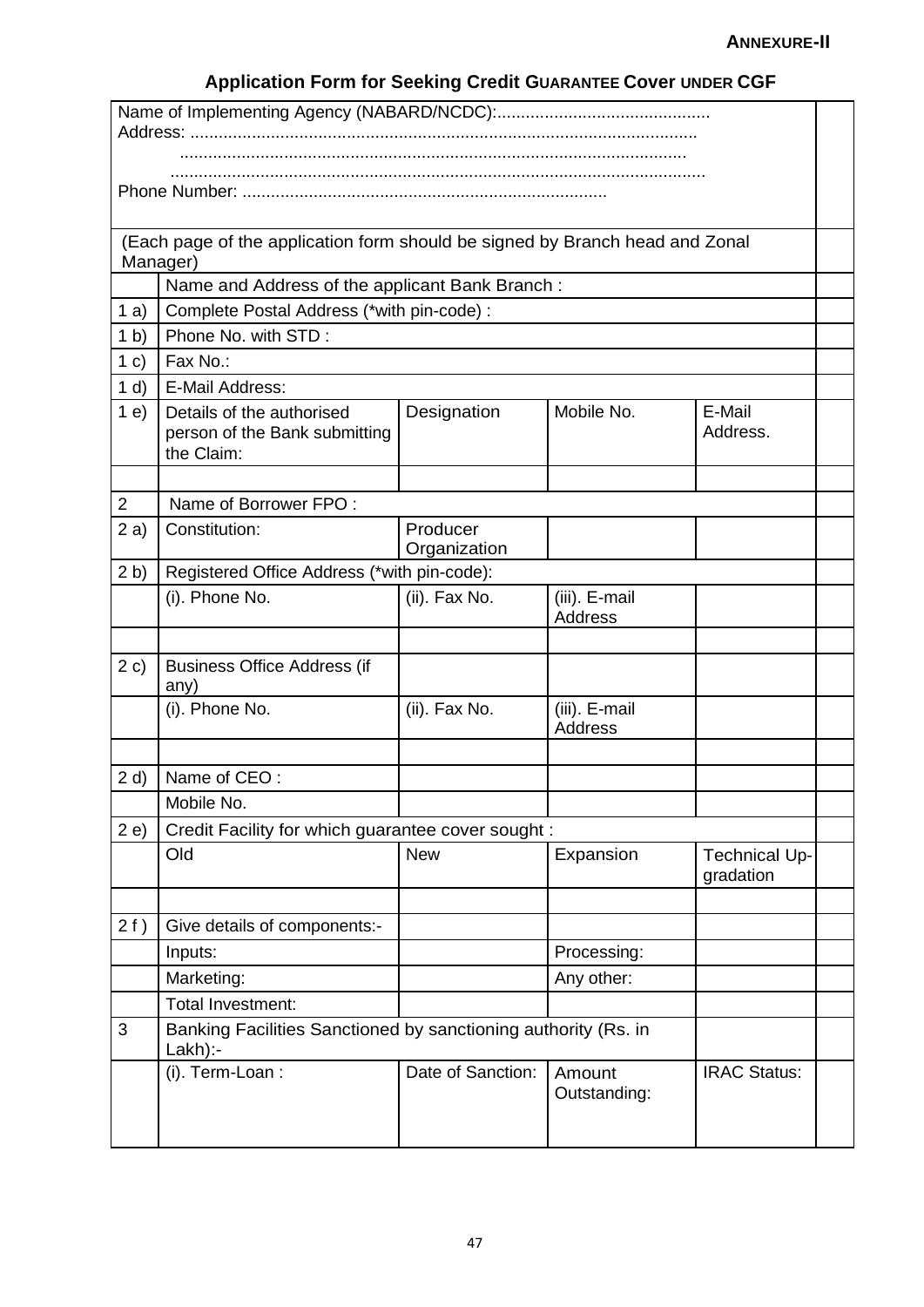|                | (ii).Cash Credit:                                                                  |                                                                        | Date of Sanction:   Amount | Outstanding:                             | <b>IRAC Status:</b>                 |  |  |  |
|----------------|------------------------------------------------------------------------------------|------------------------------------------------------------------------|----------------------------|------------------------------------------|-------------------------------------|--|--|--|
| 3a)            | <b>Sanctioning Office:</b>                                                         |                                                                        | Branch:                    | ZO / RO:                                 | HO:                                 |  |  |  |
| 3 <sub>b</sub> |                                                                                    | Designation of Sanctioning Authority:                                  |                            |                                          |                                     |  |  |  |
| 3c)            |                                                                                    | Sanctioning authority approval vide :                                  |                            |                                          |                                     |  |  |  |
| 3 d)           | Sanction / Appraisal Note No.<br>Dated:                                            |                                                                        |                            |                                          |                                     |  |  |  |
| 3e)            |                                                                                    | Agenda No. / Minutes conveying sanction :                              |                            |                                          |                                     |  |  |  |
| 4              |                                                                                    | Name and Address of Controlling Office of the Branch (*with pin-code): |                            |                                          |                                     |  |  |  |
| 4.a).          | Name of Controlling Authority:                                                     |                                                                        |                            |                                          |                                     |  |  |  |
| $4.b$ ).       | Mobile No.:                                                                        |                                                                        |                            |                                          |                                     |  |  |  |
| 4.c).          | Fax. No.:                                                                          |                                                                        |                            |                                          |                                     |  |  |  |
| $4.d$ ).       | E-Mail Address.:                                                                   |                                                                        |                            |                                          |                                     |  |  |  |
| 5              | Present status of FPO Activity : (Give component wise details)                     |                                                                        |                            |                                          |                                     |  |  |  |
| 5. a)          |                                                                                    |                                                                        |                            |                                          |                                     |  |  |  |
| 5. b).         |                                                                                    |                                                                        |                            |                                          |                                     |  |  |  |
| 5. c).         |                                                                                    |                                                                        |                            |                                          |                                     |  |  |  |
| $5. d$ .       |                                                                                    |                                                                        |                            |                                          |                                     |  |  |  |
| 5. e).         |                                                                                    |                                                                        |                            |                                          |                                     |  |  |  |
| 5. f)          |                                                                                    |                                                                        |                            |                                          |                                     |  |  |  |
| 6              | <b>Status of Accounts</b>                                                          |                                                                        |                            |                                          |                                     |  |  |  |
| 6. a).         | Term-Loan:                                                                         |                                                                        |                            |                                          |                                     |  |  |  |
|                | Amount of Disbursement till date:<br>Outstanding as on date:                       |                                                                        |                            |                                          |                                     |  |  |  |
|                | i). First installment due on (date) :                                              |                                                                        |                            |                                          |                                     |  |  |  |
|                | ii). Last Installment due on (date) :                                              |                                                                        |                            |                                          |                                     |  |  |  |
| $6. b$ ).      | Cash Credit:                                                                       |                                                                        |                            |                                          |                                     |  |  |  |
|                | Limit:<br>Drawing Power:                                                           |                                                                        |                            | Outstanding:                             |                                     |  |  |  |
|                | Comments on Irregularity (if any):                                                 |                                                                        |                            |                                          |                                     |  |  |  |
|                | Any adverse comments on the unit by inspecting official in last inspection report: |                                                                        |                            |                                          |                                     |  |  |  |
|                |                                                                                    |                                                                        |                            |                                          |                                     |  |  |  |
| 7.             | A. Cost of Project (as accepted by sanctioning B. Means of Finance (as accepted by |                                                                        |                            |                                          |                                     |  |  |  |
|                |                                                                                    | authority)(In Rs. Lakh)                                                |                            |                                          | sanctioning authority)(In Rs. Lakh) |  |  |  |
|                | Give component wise details                                                        |                                                                        |                            |                                          |                                     |  |  |  |
|                |                                                                                    |                                                                        |                            | a. Term loan of Bank:                    |                                     |  |  |  |
|                |                                                                                    |                                                                        |                            | b. Promoter Equity                       |                                     |  |  |  |
|                |                                                                                    |                                                                        |                            |                                          |                                     |  |  |  |
|                |                                                                                    |                                                                        |                            | c. Unsecured loan:                       |                                     |  |  |  |
|                |                                                                                    |                                                                        |                            | d. Others if any                         |                                     |  |  |  |
|                |                                                                                    |                                                                        |                            |                                          |                                     |  |  |  |
|                |                                                                                    |                                                                        |                            |                                          |                                     |  |  |  |
|                | Total                                                                              |                                                                        |                            | Total                                    |                                     |  |  |  |
|                |                                                                                    |                                                                        |                            |                                          |                                     |  |  |  |
|                |                                                                                    |                                                                        |                            |                                          |                                     |  |  |  |
| 8.             | A. Forward Linkages:                                                               |                                                                        |                            | B. Backward Linkages with Small/Marginal |                                     |  |  |  |
| farmers:       |                                                                                    |                                                                        |                            |                                          |                                     |  |  |  |
|                |                                                                                    |                                                                        |                            |                                          |                                     |  |  |  |
|                | 1                                                                                  |                                                                        |                            | No. of members:                          |                                     |  |  |  |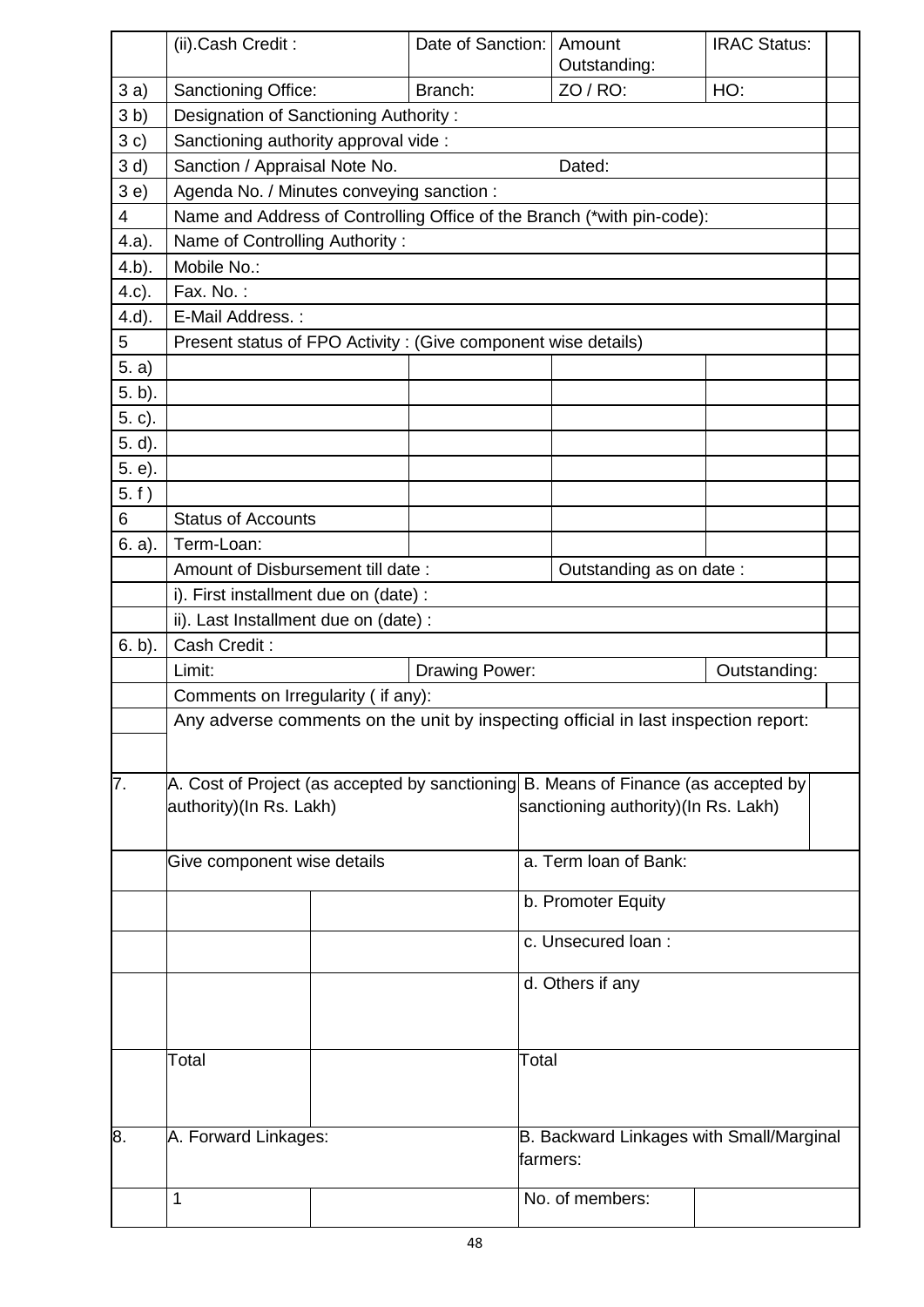|                                                        |                                                                                                          |                            |                                                   | Details of Primary and Collateral Securities<br>taken by the bank (if any) |  |                           |                                 |
|--------------------------------------------------------|----------------------------------------------------------------------------------------------------------|----------------------------|---------------------------------------------------|----------------------------------------------------------------------------|--|---------------------------|---------------------------------|
|                                                        | 3                                                                                                        |                            |                                                   | a. Primary<br><b>Securities</b>                                            |  |                           | <b>b. Collateral Securities</b> |
|                                                        | 4                                                                                                        |                            |                                                   |                                                                            |  |                           |                                 |
|                                                        | 5                                                                                                        |                            |                                                   |                                                                            |  |                           |                                 |
|                                                        | 6                                                                                                        |                            |                                                   |                                                                            |  |                           |                                 |
|                                                        | (Please enclose details separately)                                                                      |                            |                                                   |                                                                            |  |                           |                                 |
| 9                                                      | NameoftheConsortium(ifany)associatedwithCreditFacilitywithcompleteaddress,contac<br>t details and email: |                            |                                                   |                                                                            |  |                           |                                 |
| 9a)                                                    |                                                                                                          | Address (*with pin-code) : |                                                   |                                                                            |  |                           |                                 |
| 9 <sub>b</sub>                                         | Contact Details:                                                                                         |                            |                                                   |                                                                            |  |                           |                                 |
| 9 c)                                                   | <b>Email Address:</b>                                                                                    |                            |                                                   |                                                                            |  |                           |                                 |
|                                                        | Request of Branch head for Credit Guarantee:-                                                            |                            |                                                   |                                                                            |  |                           |                                 |
|                                                        | In view of the above information, we request Credit Guarantee Cover against Credit Facility of           |                            |                                                   |                                                                            |  |                           |                                 |
|                                                        | Rs(in Rupees ) to FPO(copy of sanction letter along with appraisal/process note of                       |                            |                                                   |                                                                            |  |                           |                                 |
|                                                        | competent authority is enclosed for your perusal and record).                                            |                            |                                                   |                                                                            |  |                           |                                 |
|                                                        | Further we confirm that:                                                                                 |                            |                                                   |                                                                            |  |                           |                                 |
|                                                        | 1. The KYC norms in respect of the Promoters have been complied by us.                                   |                            |                                                   |                                                                            |  |                           |                                 |
|                                                        | 2. Techno-feasibility and economic viability aspect of the project has been taken care of by             |                            |                                                   |                                                                            |  |                           |                                 |
|                                                        | the sanctioning authority and the branch.                                                                |                            |                                                   |                                                                            |  |                           |                                 |
|                                                        | 3. On quarterly basis, bank will apprise the (Name of Implementing Agency)about                          |                            |                                                   |                                                                            |  |                           |                                 |
|                                                        | progress of unit, recovery of bank's dues and present status of account to(Name                          |                            |                                                   |                                                                            |  |                           |                                 |
|                                                        | of Implementing Agency)                                                                                  |                            |                                                   |                                                                            |  |                           |                                 |
|                                                        | 4. We undertake to abide by the Terms & Conditions of the Scheme.                                        |                            |                                                   |                                                                            |  |                           |                                 |
|                                                        | Date                                                                                                     |                            |                                                   |                                                                            |  |                           |                                 |
|                                                        |                                                                                                          |                            |                                                   |                                                                            |  |                           |                                 |
|                                                        | Signature of Branch Manager with branch<br>seal                                                          |                            |                                                   |                                                                            |  |                           |                                 |
|                                                        |                                                                                                          |                            |                                                   |                                                                            |  |                           |                                 |
|                                                        |                                                                                                          |                            |                                                   |                                                                            |  |                           |                                 |
|                                                        |                                                                                                          |                            | Designation                                       |                                                                            |  |                           |                                 |
|                                                        |                                                                                                          |                            |                                                   |                                                                            |  |                           |                                 |
|                                                        |                                                                                                          |                            |                                                   |                                                                            |  |                           |                                 |
|                                                        |                                                                                                          |                            |                                                   |                                                                            |  |                           |                                 |
|                                                        |                                                                                                          |                            | Signature of Authorized Person in zonal<br>office |                                                                            |  |                           |                                 |
|                                                        |                                                                                                          |                            |                                                   |                                                                            |  |                           |                                 |
|                                                        |                                                                                                          |                            |                                                   |                                                                            |  |                           |                                 |
|                                                        | Designation                                                                                              |                            |                                                   |                                                                            |  |                           |                                 |
| <b>List of Enclosures</b>                              |                                                                                                          |                            |                                                   |                                                                            |  |                           |                                 |
|                                                        | 1. Recommendation<br>9. List of shareholders<br>5. Promoter's request letter                             |                            |                                                   |                                                                            |  |                           |                                 |
|                                                        |                                                                                                          |                            |                                                   |                                                                            |  |                           |                                 |
| with amount of CGC<br>addressed to the Bank Manager on |                                                                                                          |                            |                                                   |                                                                            |  | confirmed by promoter and |                                 |
|                                                        | sought on Bank's<br>original letter head of FPO<br>bank                                                  |                            |                                                   |                                                                            |  |                           |                                 |
|                                                        | Original letterhead<br>with date and                                                                     |                            |                                                   |                                                                            |  |                           |                                 |
|                                                        | dispatch number duly                                                                                     |                            |                                                   |                                                                            |  |                           |                                 |
|                                                        |                                                                                                          |                            |                                                   |                                                                            |  |                           |                                 |
|                                                        | signed by the Branch                                                                                     |                            |                                                   |                                                                            |  |                           |                                 |
|                                                        | Manager on each                                                                                          |                            |                                                   |                                                                            |  |                           |                                 |
| page.                                                  |                                                                                                          |                            |                                                   |                                                                            |  |                           |                                 |